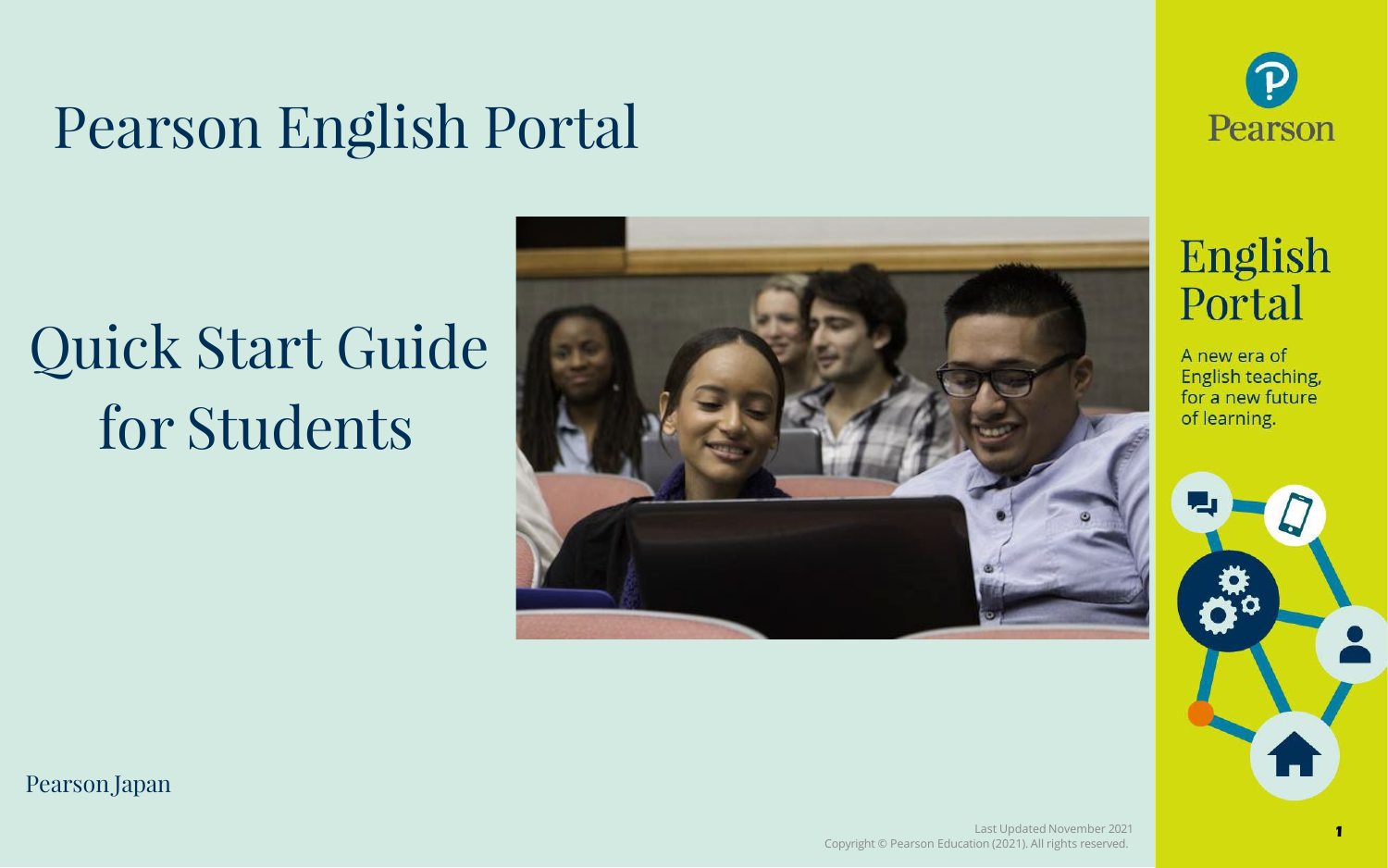# System requirements 1

Before you begin using the Pearson English Portal, please see the list of system requirements and take a moment to ensure you have the correct equipment:



#### **For Computers:**

- $\bullet$  OS: Windows 7+, Mac OS 10.13+
- Browsers: Chrome, Firefox, Edge, Safari (in the latest version)
- Processor: Intel Core™ Duo 2.0GHz or faster processor
- Screen resolution: minimum 1366x768px
- Memory: 2GB or higher RAM
- Adobe Flash Player: latest version (for Island Adventure Game only)
- Cookies: must be enabled

#### **For Offline App (Pearson Practice English app):**

- *iOS:* 10.0+ & 32MB
- Android: 5.0+ & 26.5MB

Click [here](http://www.speedtest.net/) to check your computer now. Click here to check your Internet browser speed.



#### ● iPad iOS 11.2+, Android OS 5.0+ or Windows 8.1, 10

- Supported browsers (in latest versions): Chrome, Safari
- IAG game is accessed using app available in Store

#### **For iPhones:**

- $\bullet$  iOS 11.2+
- Safari in latest version

#### **For Android devices:**

- $\bullet$  Android OS 5.0+
- Chrome in latest version

*Note: Some types of activities (e.g. drag & drop) may not work correctly on mobile devices. The presentation tool and admin tool are not supported on Tablet or Mobile devices.*





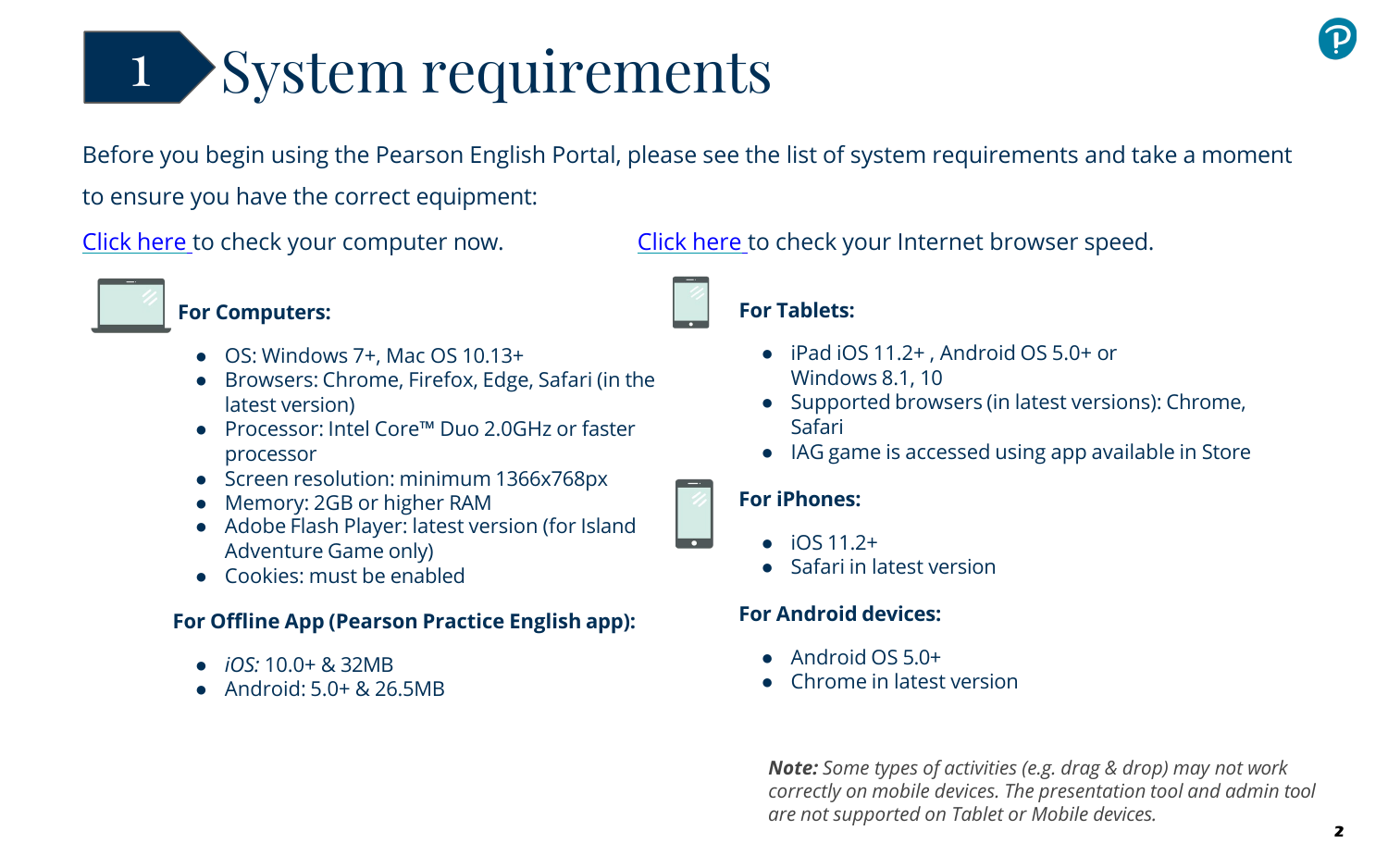# 2 Registering an account

Before the student begins a journey with the Pearson English Portal we recommend checking if their device meets the system requirements.

To start using the Pearson English Portal a student needs:

- **an e-mail address** and
- **a student access code.** The access code might come with your textbook, from your school, or in a separate kit. You can also contact your local Pearson Representative or distributor by visiting our [website.](https://www.pearsonelt.com/contact/buy.html)

To register an account:

- 1. Go to: pearso[nenglish.com/register](https://english-dashboard.pearson.com/register)
- 2. Choose your preferred language **[A]** and click **Create an account**. If you encounter any issues, click on the **Help [B]** icon to access the help site.
- 3. Select **Create adult account[C]** or **Create child account [D]**.

*Note: If you are a young learner, please ask your parent or a teacher to create an account for you.*

| $\bullet$                                     | $\overline{A}$ |                                    |                                                              |
|-----------------------------------------------|----------------|------------------------------------|--------------------------------------------------------------|
| Sign in<br>Username                           |                |                                    | Choose account type                                          |
|                                               |                | Adult account                      | Child account                                                |
| Password<br>Show<br>                          |                |                                    | $\overline{\phantom{a}}$                                     |
| Forgot your username or password?<br>Sign in  |                | For adult learners and<br>teachers | For parents or guardians<br>registering on behalf of a child |
| By signing in, you agree to our Terms of Use. |                | Create adult account               | Create child account                                         |
| New to Pearson?                               |                | Already have an account? Sign in   |                                                              |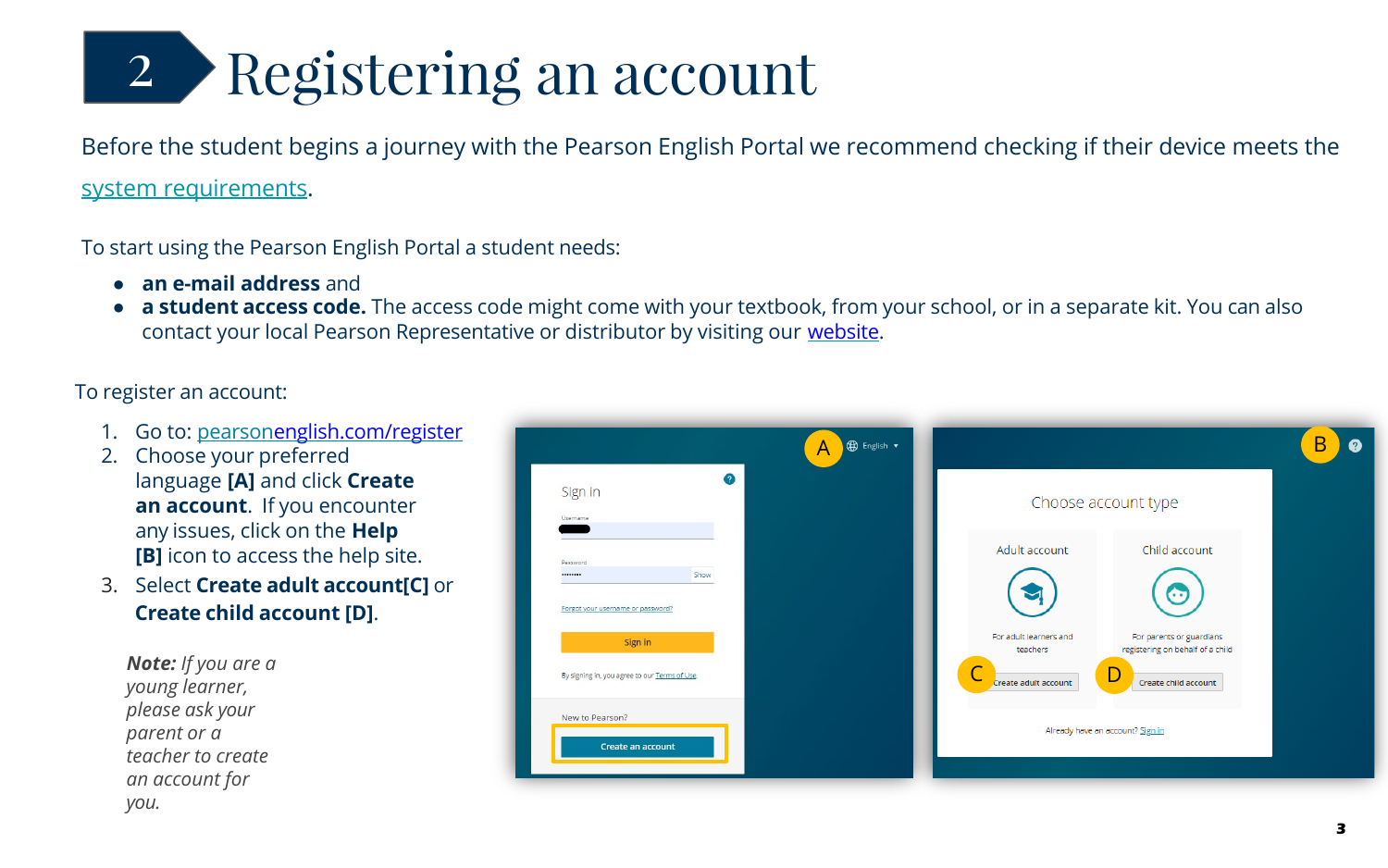4. Enter your Email address, Username, Password, First name and Last name. Choose Japan in Country if you live in Japan.

#### *Note* **s** *:*

- *Your last name must be at least two Latin characters long. If you register using different writing system, e.g. Chinese, one character/symbol is enough.*
- *Your username can contain only lowercase letters, numbers, dots [.],underscores [\_], dashes [-] and at signs [@].*
- *Your password must have 8 or more characters, at least one uppercase*

| Enter your Email address,<br>Username, Password, First name                    |                                                                                                         |                                                             |
|--------------------------------------------------------------------------------|---------------------------------------------------------------------------------------------------------|-------------------------------------------------------------|
| and Last name. Choose Japan in<br>Country if you live in Japan.                | Create an adult account                                                                                 |                                                             |
| Read the Terms of Use and the<br>Privacy Policy and check the                  | Email address                                                                                           | First name                                                  |
| box[A]. If you wish to get<br>information from Pearson, check<br>the box[B].   | Confirm email address                                                                                   | Last name                                                   |
| Click "Create account"[C] and<br>you will be directed to your<br>Dashboard.    | Username                                                                                                | Country 2<br><b>United States</b>                           |
| otes:                                                                          | $\checkmark$ Same as email address                                                                      | I agree to the Terms of Use and acknowledge                 |
| Your <b>last name</b> must be at least two                                     | Password                                                                                                | the Privacy Policy.                                         |
| Latin characters long. If you register<br>using different writing system, e.g. | Show<br>Your password must have 8 or more characters, at least<br>one uppercase letter, and one number. | Keep me in the loop for product<br>improvements and offers. |
| Chinese, one character/symbol is<br>enough.                                    |                                                                                                         | $\mathsf{C}$<br><b>Create account</b>                       |
| Your <b>username</b> can contain only                                          |                                                                                                         |                                                             |
| lowercase letters, numbers, dots                                               |                                                                                                         | Already have an account? Sign in                            |
| [.], underscores $[]$ , dashes $[]$ and at<br>signs [@].                       |                                                                                                         |                                                             |
| Your password must have 8 or more                                              |                                                                                                         |                                                             |
| characters, at least one uppercase                                             |                                                                                                         |                                                             |
| letter, and one number.                                                        |                                                                                                         |                                                             |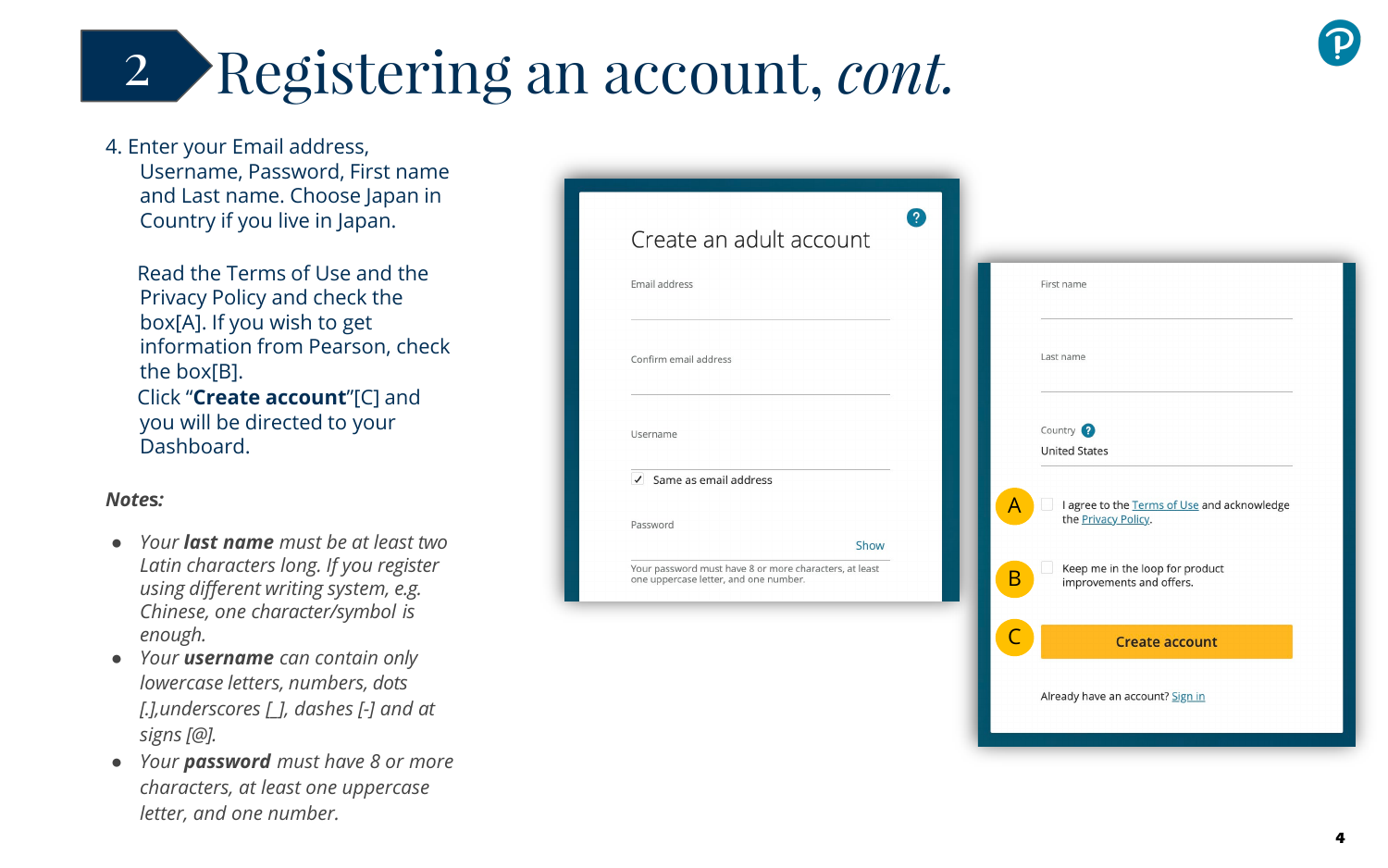

To sign in to the Pearson English Portal student account:

- 1. Go to [pearsonenglish.com/login](https://english-dashboard.pearson.com/login)
- 2. Enter student **Username** and **Password**.
- 3. Click on the **Sign in** button

*Note: If you forget your password, click on the Forgot your password? link or click [here](https://mypearsonhelp.com/helpconsole7/kb_stu_pep_en/#.recovering_your_password) for instructions.*

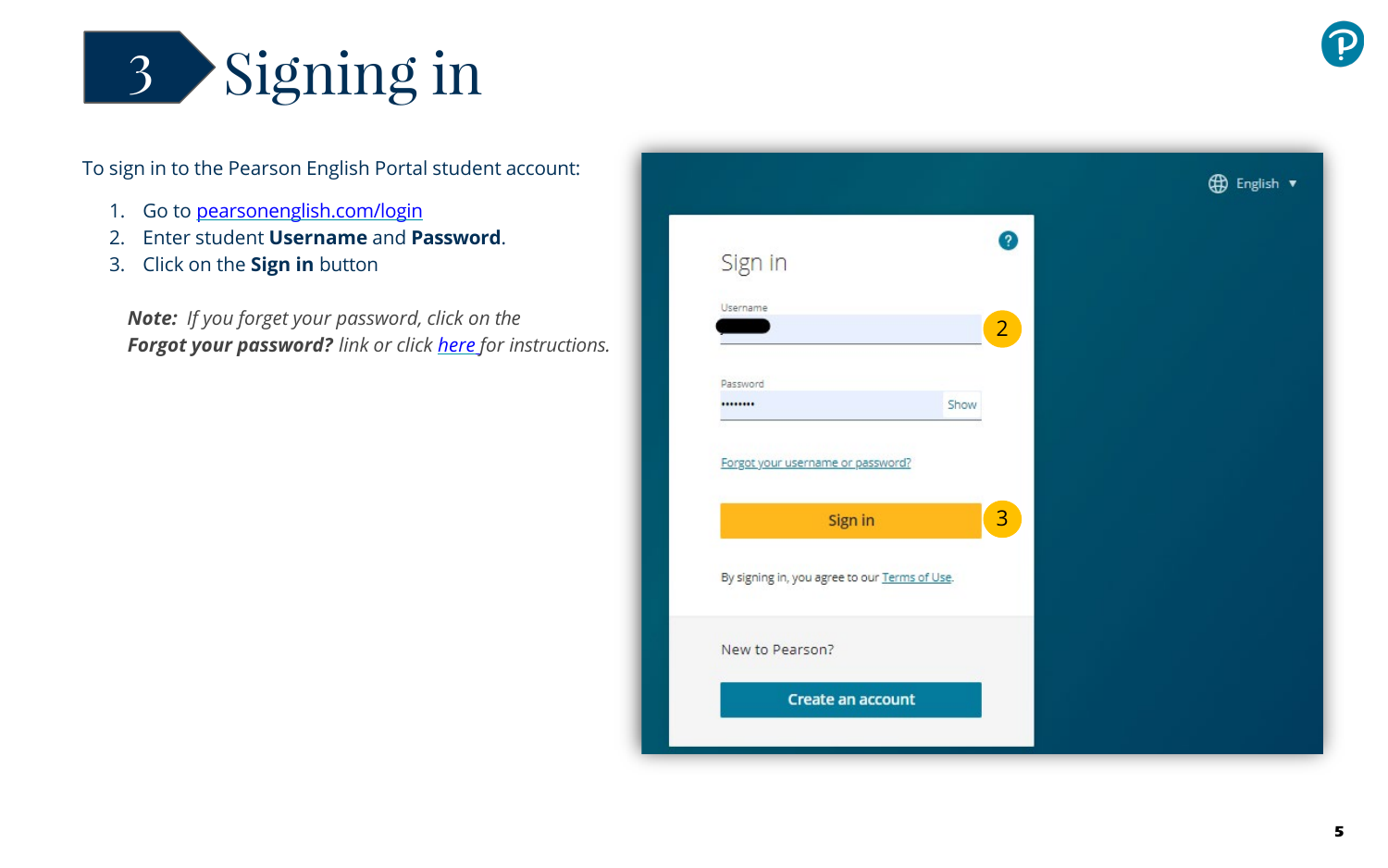# 4 Adding a product

Students need to add a product to their account to be able to fully use the Pearson English Portal.

To add a product to an account:

- 1. On your Dashboard, click on either the **Add New Product** button or **add a new product** link **[A]**.
- 2. Enter your **Access Code** and click the **Activate** button. If you use a device with a camera, you will also see the option to add a product by scanning the **QR code[B]**. You may also return to the **Dashboard [C]**.
- 3. Click the **Go to Products** button.



### Use an Access Code

A product access code might come with your textbook, from your school, or in a separate kit. It looks similar to this: XXXXXX-XXXX-XXXXX-XXXX-XXXXX-XXXX

**Access Code** 



EESIFR-PASHM-VETCH-BLOBS-SOTTO-1

or click the QR code icon



and then scan it with your camera

**ACTIVATE** Product already activated? Go to Dashboard  $\mathbf C$ **Terms and Conditions** © 2019 Pearson English

GO TO PRODUCTS

**GIVE FEEDBACK**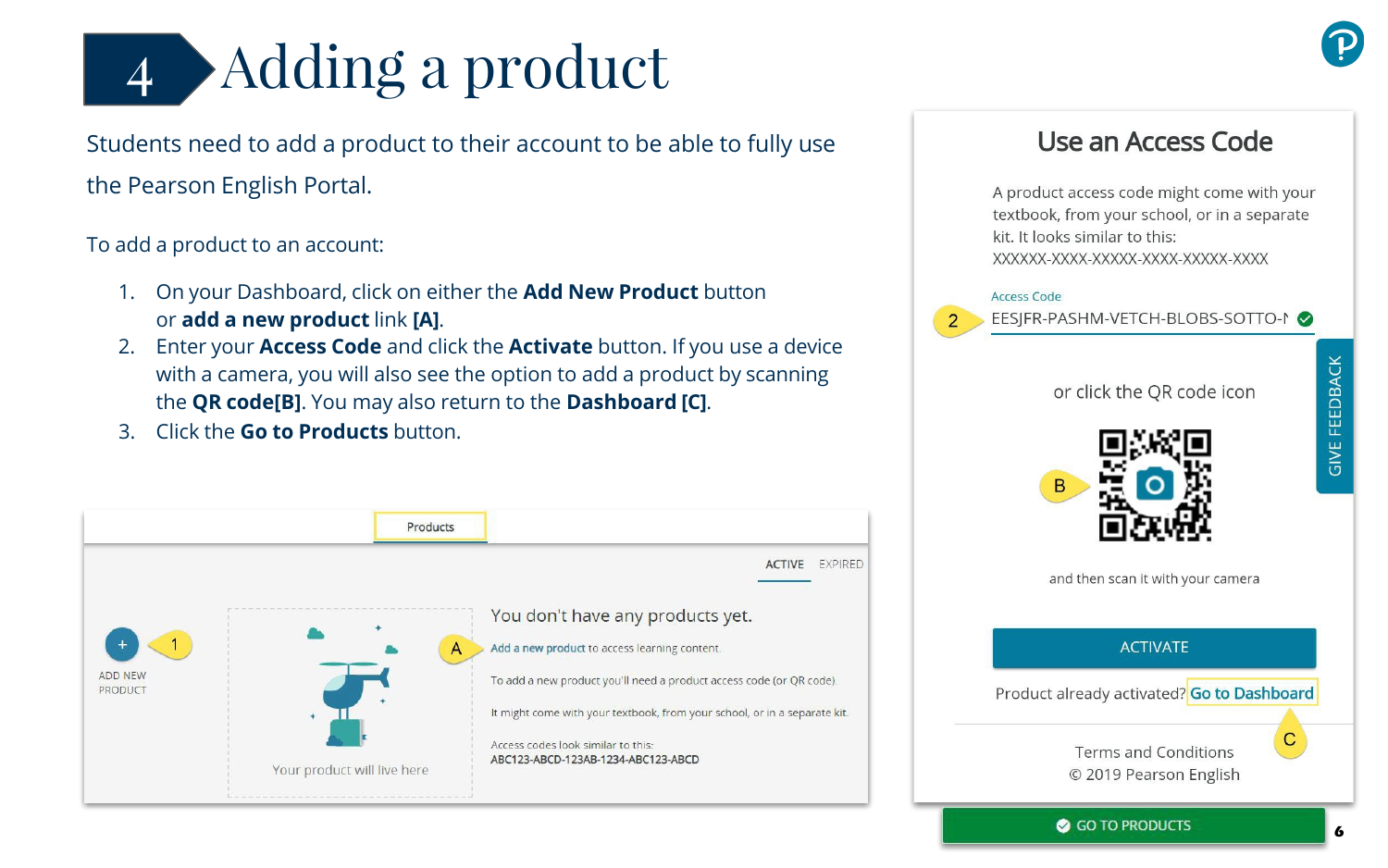

#### The teacher is able to track students' progress and provide feedback on their work after they have joined the class.

To join a teacher's class:

- 1. Go to the **Classes** tab.
- 2. Click on the **Join Class** button or join a class link **[A]**.
- 3. Enter the **Class Code** you should get from your teacher.
- 4. Click on the **Join** button.